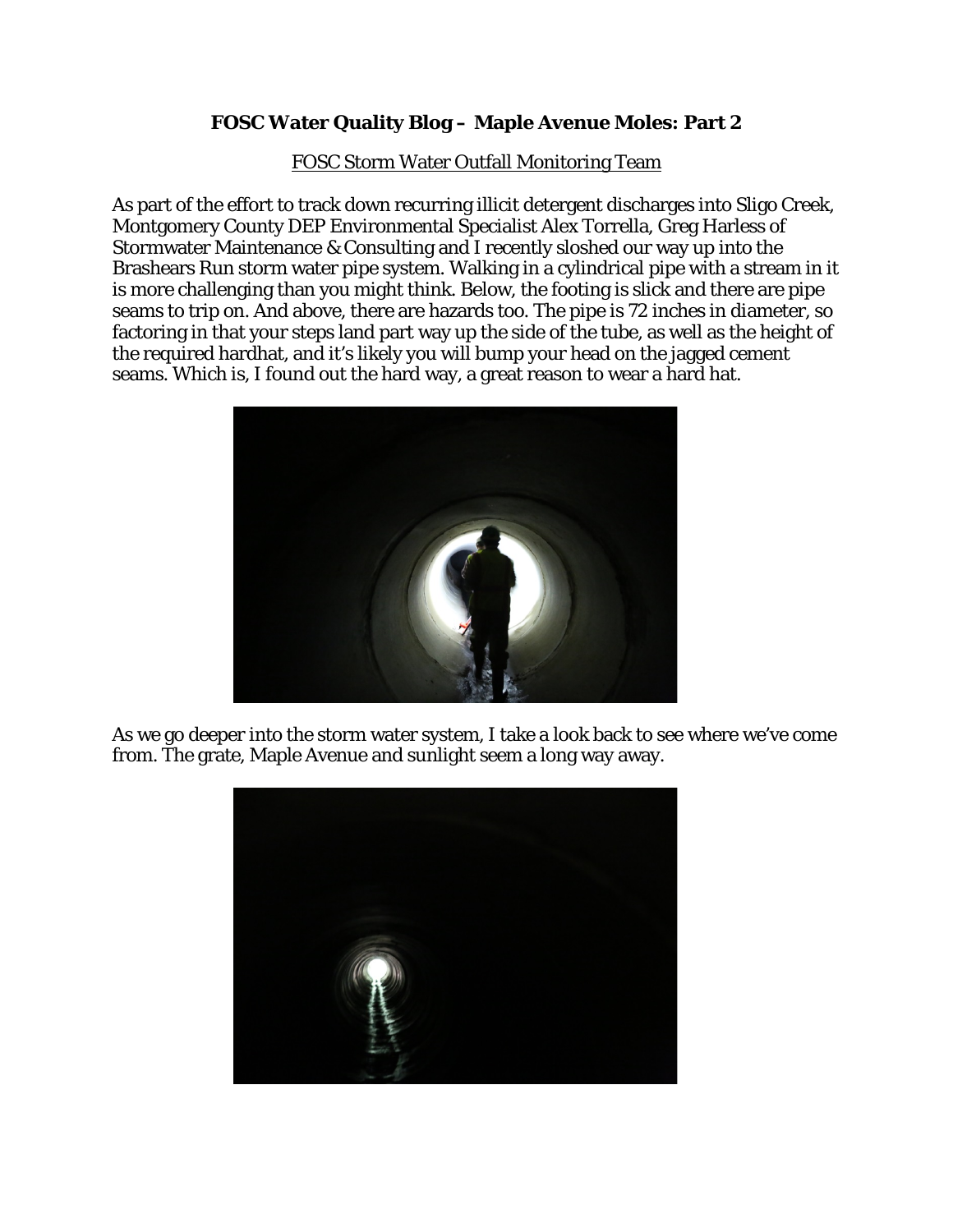As we move forward, Harless keeps an eye on the portable meter that evaluates our air quality, all while keeping track of the distance we've traveled into the pipe. A few hundred meters in, we come across our first manhole access and storm water junction.



This is where storm water runoff collected from a number of streets along the Maple Avenue corridor to the south joins the main pipe we are traveling through. While the rest of the system is made of reinforced concrete pipe, most of these junctions are brick.





Torrella and Harless make note of the junction's distance, size and flow before we resume our journey into subterranean Takoma Park.

The storm water system beneath Takoma Park is relatively young. Most of it was built during the past  $50$  years, with a big push taking place during construction of the Metro rail system in the 1960s and 1970s. The main storm water outfall pipes that we are in drain a surprisingly large area, gathering storm water (and anything else dumped onto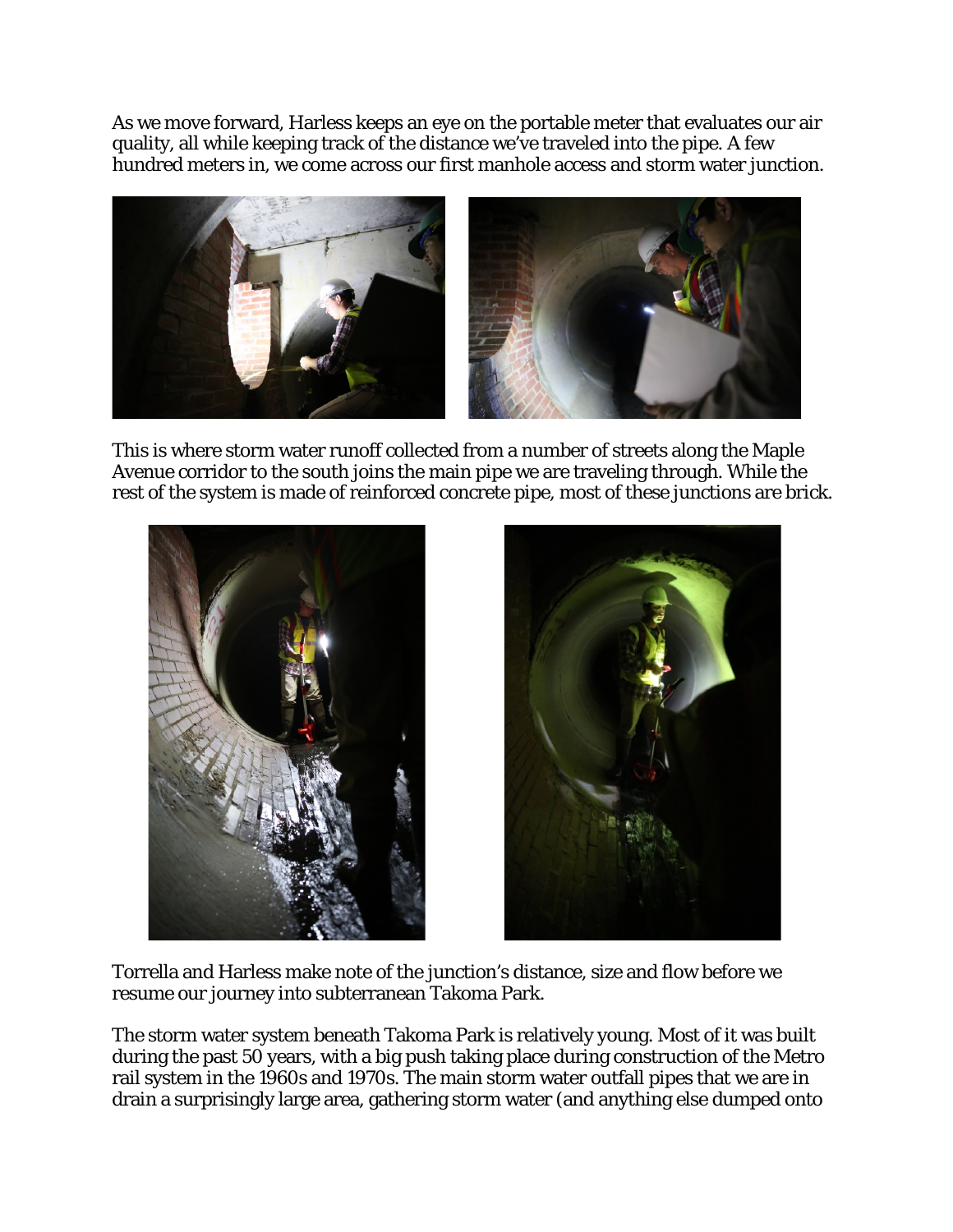sidewalks and streets, *e.g,* soil, lawn and garden products, car wash water) along the Maple Avenue corridor from the Carroll Avenue ridge to the south, to the ridge north of Piney Branch Road, all the way west past the Takoma Park metro and, in some places, into the District. All told, about a square mile of Takoma Park's land surface. This drainage area is served by approximately 8 miles of storm water tunnels, which helps explain why it has been so difficult for DEP to find the source(s) of the illicit detergent discharges.

At this point in our journey, it's also proving difficult simply because the detergent isn't showing up. There's a modest, steady flow of cool water, but no bubbles. Then, somewhat perversely, our spirits rise when evidence of our elusive quarry appears. Fresh suds….



While there is not much volume, it is enough for Torrella to take a sample for analysis later back at the pipe outfall. These suds could be the harbinger of one of the huge detergent slugs we are expecting, but instead they die out rapidly, so we continue making our way up the pipe, heading toward a storm water collection vault about a half kilometer farther up the pipe. Along the way, we continue to pass the landmarks of this underground world. We see storm water inlets that likely deliver water from a single storm water drain or set of drains on a particular street….

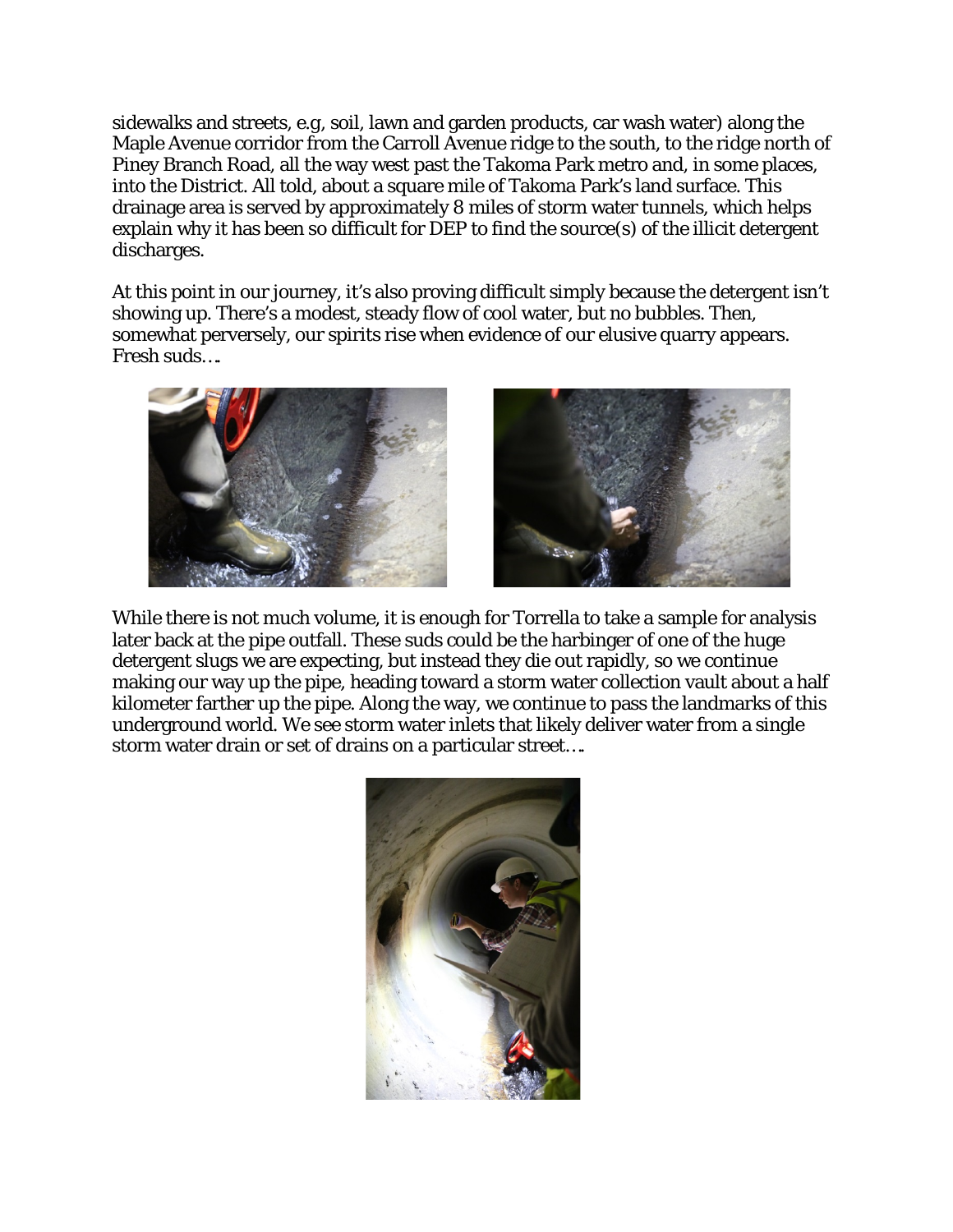…and access cuts that allow workers (and excess storm flow) to travel between the larger 72-inch main pipes.



But mostly, it looks like this.



After another 10 minutes of hunched galumphing, the view finally changes. The cramped tunnel suddenly opens up into a concrete cavern that would not look out of place on the set of *Harry Potter and the Chamber of Secrets.*